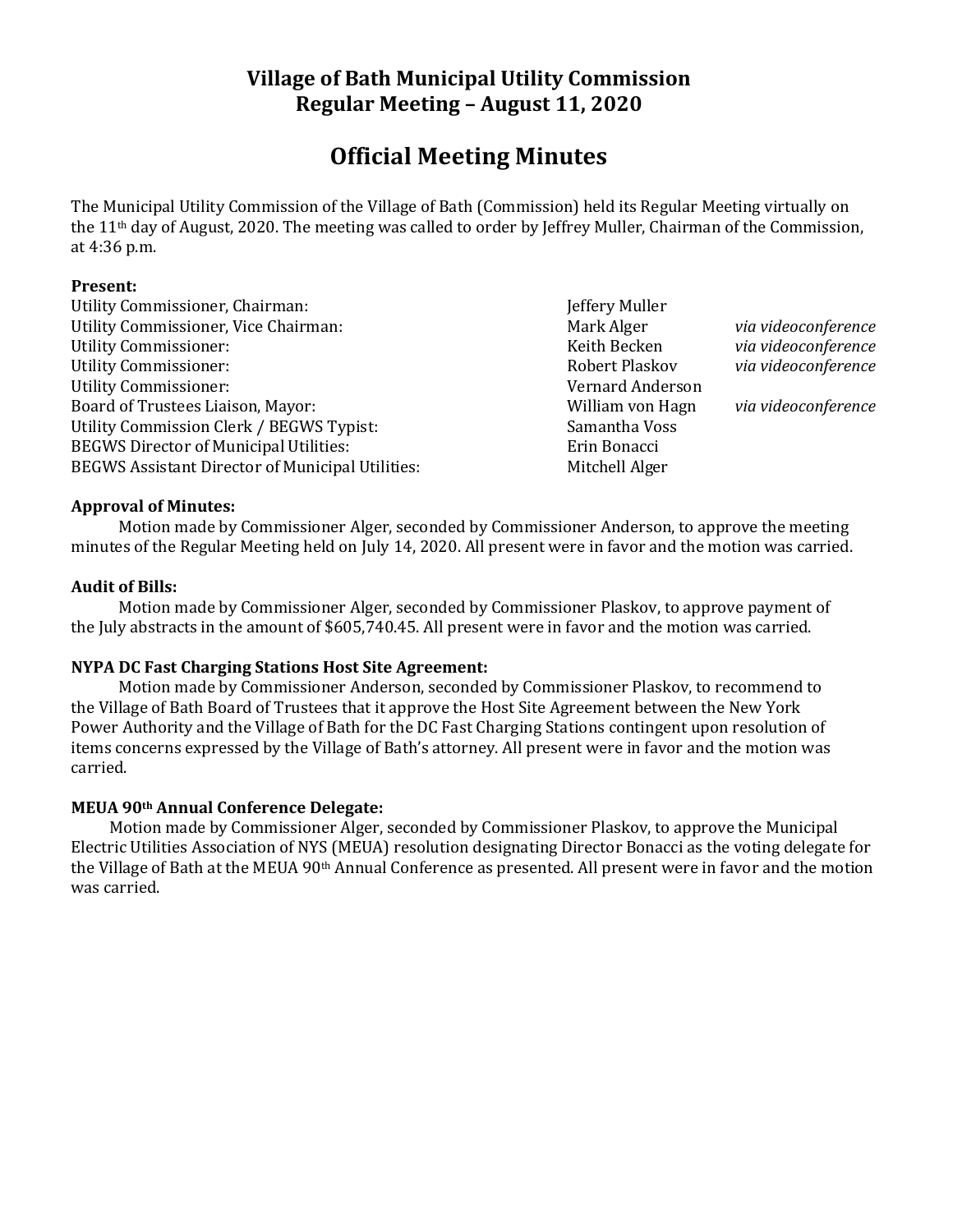| Municipal Member                                                                                                                                                                                                       |
|------------------------------------------------------------------------------------------------------------------------------------------------------------------------------------------------------------------------|
| <b>DELEGATE RESOLUTION</b><br>(from your system)                                                                                                                                                                       |
| Municipal Htility<br>At a regular meeting of the Commission Commission<br>New York, held on Aug. 11, 2020, the following resolution was<br>adopted:                                                                    |
| Moved by Commissioner Alger, seconded by Comingssioner Plaska<br>Municipal Htility<br>WHEREAS,<br>City/Town/Village<br>the<br>of<br>the<br>of<br>, New York, is a municipal member of the Municipal Electric Utilities |
| Association of New York State, and                                                                                                                                                                                     |
| WHEREAS, the Annual Conference of the Municipal Electric Utilities Association of New York State<br>has been called on September 17, 2020, to be held via virtual meeting and,                                         |
| WHEREAS, in accordance with the bylaws of the Municipal Electric Utilities Association of New York<br>State, each municipal member may cast one vote on each transaction properly brought before this<br>meeting,      |
| NOW THEREFORE BE IT RESOLVED, that $\forall Y \cup \forall$<br>DMACC1<br>be and is hereby                                                                                                                              |
| designated as the accredited delegate of the City/Town/Village of<br>, New York.                                                                                                                                       |
| On roll call: Affirmative: $\angle$ Negative:<br>Municipa                                                                                                                                                              |
| COWMMISSION of the City/Town/Village<br>I certify that this resolution was adopted by the                                                                                                                              |
| New York on the $1$ <sup>tt</sup> day of $\frac{\text{d}u}{\text{d}x}$ New York on the $1$ <sup>tt</sup> day of $\frac{\text{d}u}{\text{d}x}$ (1920.<br>of $\beta$                                                     |
| Signature                                                                                                                                                                                                              |
|                                                                                                                                                                                                                        |
|                                                                                                                                                                                                                        |